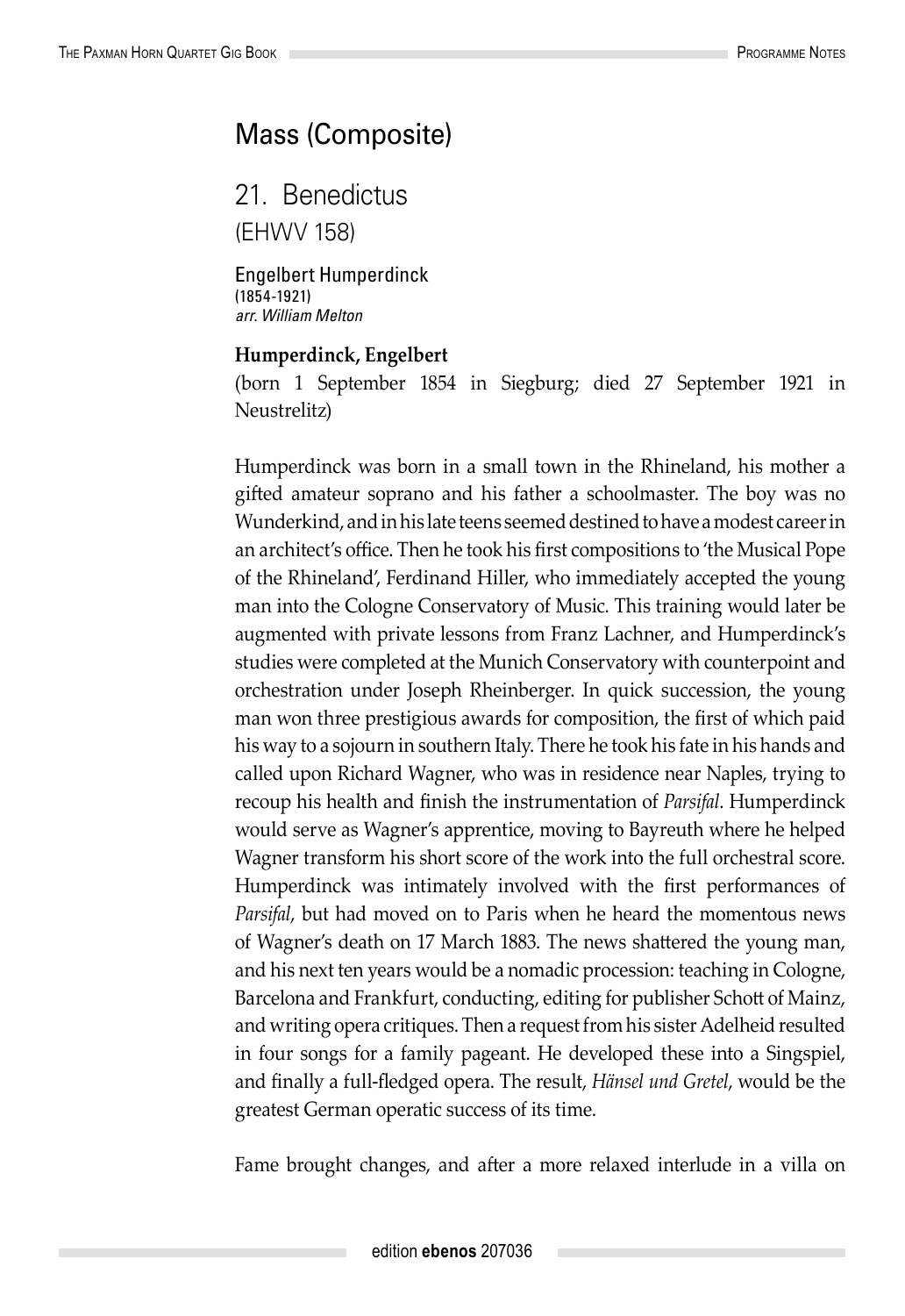the Rhine at Boppard, in 1900 Humperdinck was offered a professorship in composition in Berlin. There his reputation reached its zenith, and hundreds of pupils attended his composition lessons (including Siegfried Wagner, Leo Blech, Kurt Weill, Oskar Fried, Wallingford Riegger and Charles Tomlinson Griffes). Hugo Wolf and Richard Strauss were close friends, and Mahler and Puccini respectful correspondents. Humperdinck was awarded membership in the arts academies of Berlin, Paris and Rome, was received by the likes of the Kaiser and Pope Pius X, and dined with Theodore Roosevelt at the White House. His own production went on to include six operas, ten other stage works, works for orchestra, choruses, chamber ensembles, piano pieces, and over a hundred Lieder. His opera *Königskinder* enjoyed a triumphal world premiere at the Metropolitan Opera in 1910. Then, after the huge popular success of *The Miracle* in London, Humperdinck suffered a stroke that would impair his last decade. The First World War saw his son and most of his students taken by the military, and severe rationing and privation, political upheaval, and financial ruin blighted his final years. At his death a memorial performance was given at the Berlin State Opera, and Victor Lehmann wrote, 'Blessed are the pure in heart: for they shall see God. He was pure in heart. He was a Mensch'. The honours bestowed by his contemporaries have long since faded, and today Humperdinck is remembered almost exclusively as the composer of *Hänsel und Gretel*, one of the most performed operas in history.

A few months after the outbreak of the First World War, the *Berliner Tageblatt* posed the question, 'What are your hopes for 1915?' and published the answers. Humperdinck contributed, 'I hope that the sword of war can be buried for a good, long time'. The peace overtures made by Pope Benedict XV inspired Humperdinck to write an a cappella men's chorus to the words of the mass, 'Benedictus qui venit in nomine Domini'. The hoped-for peace did not come and the disappointed composer dedicated the *Benedictus* to a Benedictine Abbey in his hometown, the proceeds from its publication going to a war charity in Switzerland. Humperdinck wrote his old friend Cosima Wagner:

When I sent your birthday greeting last year from a small south German town, it was in the hope that your next birthday would be rung in by the happy sound of bells pealing for peace. Sadly, this hope has not been fulfilled; it seems likely that we are further